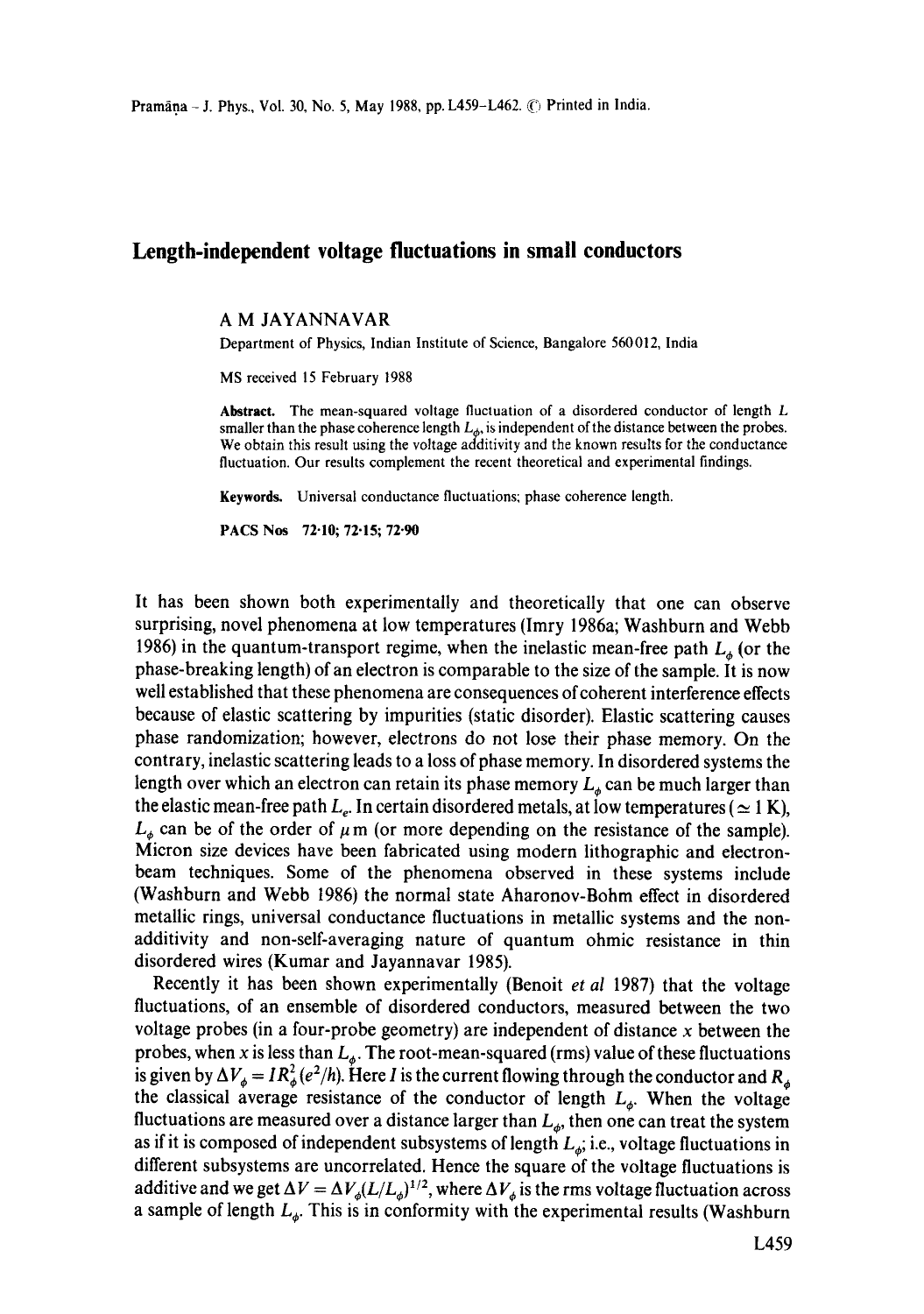and Webb 1986). In all the experiments performed so far, one measures on a single sample. This corresponds to studying a single realization of a microscopic random potential out of an ensemble of macroscopically identical samples. Theoretical treatments based on the Landauer formula (Landauer 1970; Buttiker *et a11985)* clearly indicate that, in the quantum transport regime  $(L \le L_a)$ , the numerical value of the conductance is a sensitive functional of the underlying potential. Moreover in a metallic conduction regime (i.e., when the conductance  $G \ge (e^2/h)$ ) the conductance of a sample will fluctuate if one varies the chemical potential or the magnetic field in the sample. The rms value of these conductance fluctuations is universal, independent of both the degree of disorder and the sample size (Stone 1985; Lee and Stone 1985; Lee *et al* 1987; Altshuler 1985; Altshuler and Khmelnitskii 1985; lmry 1986b). The magnitude of  $\Delta G = e^2/h$ . In this regime it has been shown that changes in the chemical potential or the magnetic field (larger than some scales) cause fluctuations in conductance, which are statistically the same as the conductance of a sample with another impurity configuration. Hence experimentally, one effectively studies an ensemble of disordered conductors by varying either the chemical potential or the magnetic field in one sample.

To understand the length-independent voltage fluctuations as mentioned above, Buttiker (1987) has given a complete scattering formalism in which voltage probes are treated as a part of a conductor. Benoit *et al* (1987) have explained their results by invoking voltage additivity and Onsager symmetries (Buttiker 1986) in a four-probe set-up. We give here a simple complementary treatment based on general arguments similar in spirit to those on Benoit *et al* (1987). In our treatment we invoke voltage additivity and the known results for conductance and its fluctuations in metallic and in insulating regime.

Consider first a three-probe set-up as shown in figure 1. A constant current  $I$  is applied to a long conductor of length  $L$  connected to infinite reservoirs, with chemical potentials  $\mu_1$  and  $\mu_2$  ( $\mu_1 - \mu_2 = eV$ ) at the end points 1 and 2 respectively. The length of this conductor is less than the phase coherence length, i.e., no inelastic scattering occurs inside the conductor. The phase incoherence which leads to irreversibility occurs only inside the reservoirs. In such a situation the phase coherence length is the distance between the reservoirs  $(L = L_{\phi})$ . In figure 1 we have located a voltage probe at a distance  $L_1$  from one end (1) of the wire. Now the measured voltages across distances  $L_1, L_2$  and L are  $V_{13}(L_1), V_{32}(L_2)$  and  $V_{21}(L = L_1 + L_2)$  respectively. Voltage additivity requires

$$
V_{13}(L_1) + V_{32}(L_2) + V_{21}(L) = 0.
$$
 (1)



**Figure** I. Configuration of three-probe voltage measurement.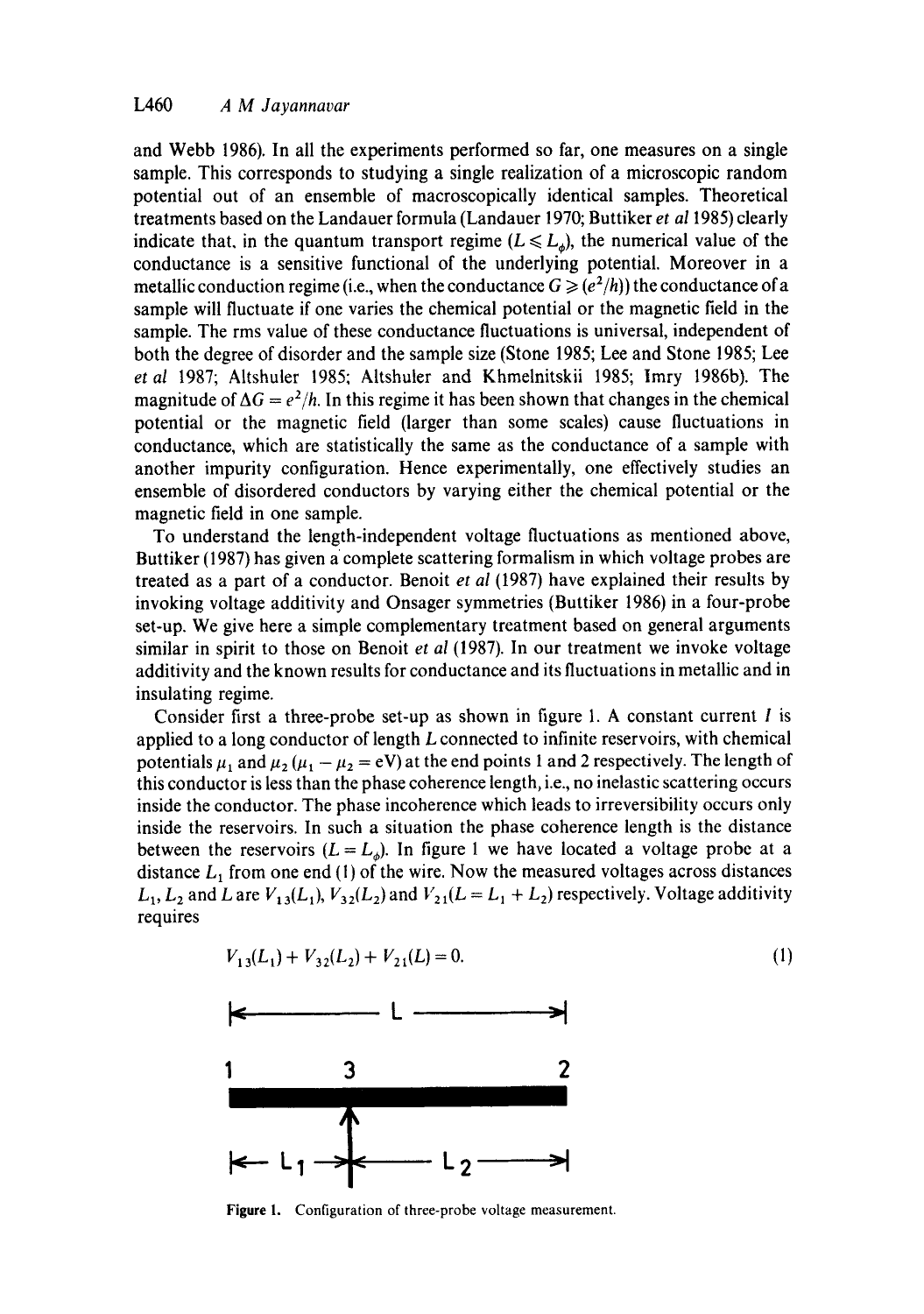$$
\Delta V_{21}(L = L_1 + L_2) \le \Delta V_{13}(L_1) + \Delta V_{32}(L_2),\tag{2a}
$$

$$
\Delta V_{13}(L_1) \le \Delta V_{21}(L) + \Delta V_{32}(L_2),\tag{2b}
$$

$$
\Delta V_{32}(L_2) \le \Delta V_{21}(L) + \Delta V_{13}(L_1). \tag{2c}
$$

In analogy with the classical addition of voltage fluctuations, the measured  $\Delta V$ between two probes should depend only on the distance x between the probes; thus we set  $\Delta V(x) = x^{\alpha}$ . It can be shown rigorously that  $0 \le \alpha \le 1$ . The upper limit is obtained by setting  $L_1 = L_2$  in equation (2a); the lower by taking  $L_1 \rightarrow 0$  in (2b). This shows that length dependence of voltage fluctuations must be bounded by a constant value or a linear variation.

Let the conductor we are considering be in a metallic regime (i.e., conductance  $G \geq e^2/h$ ). In this regime the average resistance R of the sample scales linearly with the length, i.e.  $R = \rho_0 L$ . The rms value of voltage fluctuations across the conductor is given by  $\Delta V(L) = IR^2 \Delta G$ , where  $\Delta G$  is the rms value of the conductance fluctuation. Now we invoke the result of the theory of universal conductance fluctuations (Stone 1985; Lee and Stone 1985; Lee *et al* 1987; Altshuler 1985; Altshuler and Khmelnitskii 1985; lmry 1986b) which states that  $\Delta G$  is universal across the sample (in a two-probe geometry) and is given by  $e^2/h$ . Taking this value of  $\Delta G$  across the sample of length L (across the end points) we get  $\Delta V_{21}(L) = I \rho_0^2 L^2 (e^2/h)$ . Note that  $\Delta V_{12}(L) \sim L^2$ .

We will now show that the length independence of the voltage fluctuations (i.e.  $\Delta V_{13}(L_1)$  and  $\Delta V_{32}(L_2)$  is independent of  $L_1$  and  $L_2$  respectively) follows naturally by requiring  $V_{21}(L) \sim L^2$  to be consistent with  $0 \le \alpha \le 1$ . This is seen best by letting  $L_1 \rightarrow$  $L-0^+$  (i.e. letting  $L_1$  tend arbitrarily close to L). Then we must have  $\Delta V_{13}(L-0^+)$  =  $\Delta V_{21}(L)$  which is equal to *I*  $\rho_2^0 L^2(e^2/h)$ . Since, however,  $\Delta V_{13}(L - 0^+) \propto (L - 0^+)^2$  =  $L^{\alpha}$  (as  $L-0^+$  is essentially L), we will require  $\alpha = 2(i.e. \Delta V_{13}(L_1) \sim L_1^2)$  which violates the inequality  $0 \le \alpha \le 1$ . The only way to recover consistency is to let  $\alpha \rightarrow 0$  and set  $\Delta V_{13}(L_1) = \Delta V_{32}(L_2) = \Delta V_{21}(L)$  itself. This clearly demonstrates that the potential fluctuation ( $\Delta V_{13}$  and  $\Delta V_{32}$ ) depends only on the total length L of the sample and not on the position of the voltage probes. This result can be trivially generalized for a fourprobe geometry. Our result implies that even while probing scales *smaller than* the phase coherence length, we will observe full quantum interference effects *up to* the phase coherence length. This sort of non-locality arises due to the wave nature of electrons which explore the distances upto phase coherence length before arriving at any two probes. This is clearly evident in recent experiments on non-local voltage fluctuations (Washburn and Webb 1986).

The results we have derived in the metallic regime also hold in the insulating regime: In the insulating regime the average resistance grows exponentially with the size of the sample (Kumar and Jayannavar 1986: Shapiro 1986) and we expect large anomalous conductance fluctuations. Using this fact in conjunction with the analysis given above it is easy to see that the voltage fluctuations are independent of distance  $x$  between the probes, as long as x is less than  $L_{\phi}$ . However, in a experimental situation one may not simulate an ensemble average by changing the chemical potential or the magnetic field in one sample. This is because in the insulating regime the level spacings are larger than